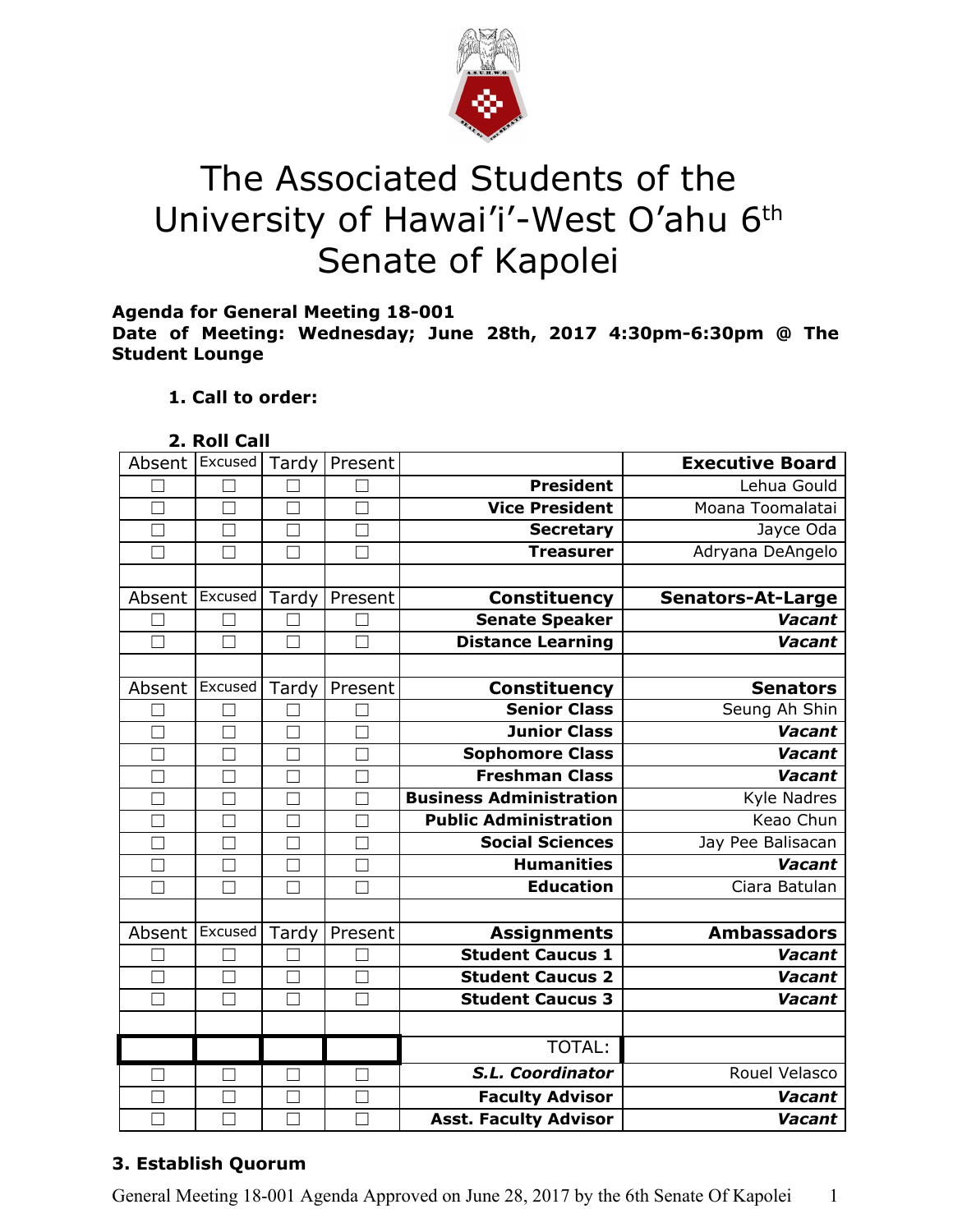3.1 Quorum Established? Yes

### **4. Open Forum Guest**

#### **5. Approval of Agenda and Minutes**

- 5.1 Minutes for Meeting 17-018 Motion: Second: Vote:
- 5.2 Minutes for Meeting 18-001 Motion: Second: Vote:

#### **6. Internal Reports**

- 6.1 President
- 6.2 Vice President
- 6.3 Secretary
- 6.4 Treasurer
- 6.5 Advisors
- 6.6 *Standing Committee Reports*
- 6.6.1 Budget & Finance
- 6.6.2 Activities
- 6.6.3 Legislative
- 6.7 *Ad Hoc Committee Reports*
- 6.7.1 Transitioning Committee
- 6.8 *Senators Report*
- 6.8.1 Senate Speaker **N/A**
- 6.8.1 Distance Learning
- 6.8.2 Senior Class **N/A**
- 6.8.3 Junior Class
- 6.8.4 Sophomore Class
- 6.8.5 Freshman Class
- 6.8.6 Business Administration Division **N/A**
- 6.8.7 Public Administration Division
- 6.8.8 Social Sciences Division **N/A**
- 6.8.9 Humanities Division **N/A**
- 6.8.10 Education Division **N/A**
- 6.9 Caucus Ambassadors Report
- 6.10 *Campus Committees Report*
- -Transportation Committee
- -Technology Committee
- -Health Committee
- -Senior Staff Meetings
- -Campus Compliance Committee
- -LRDP Committee